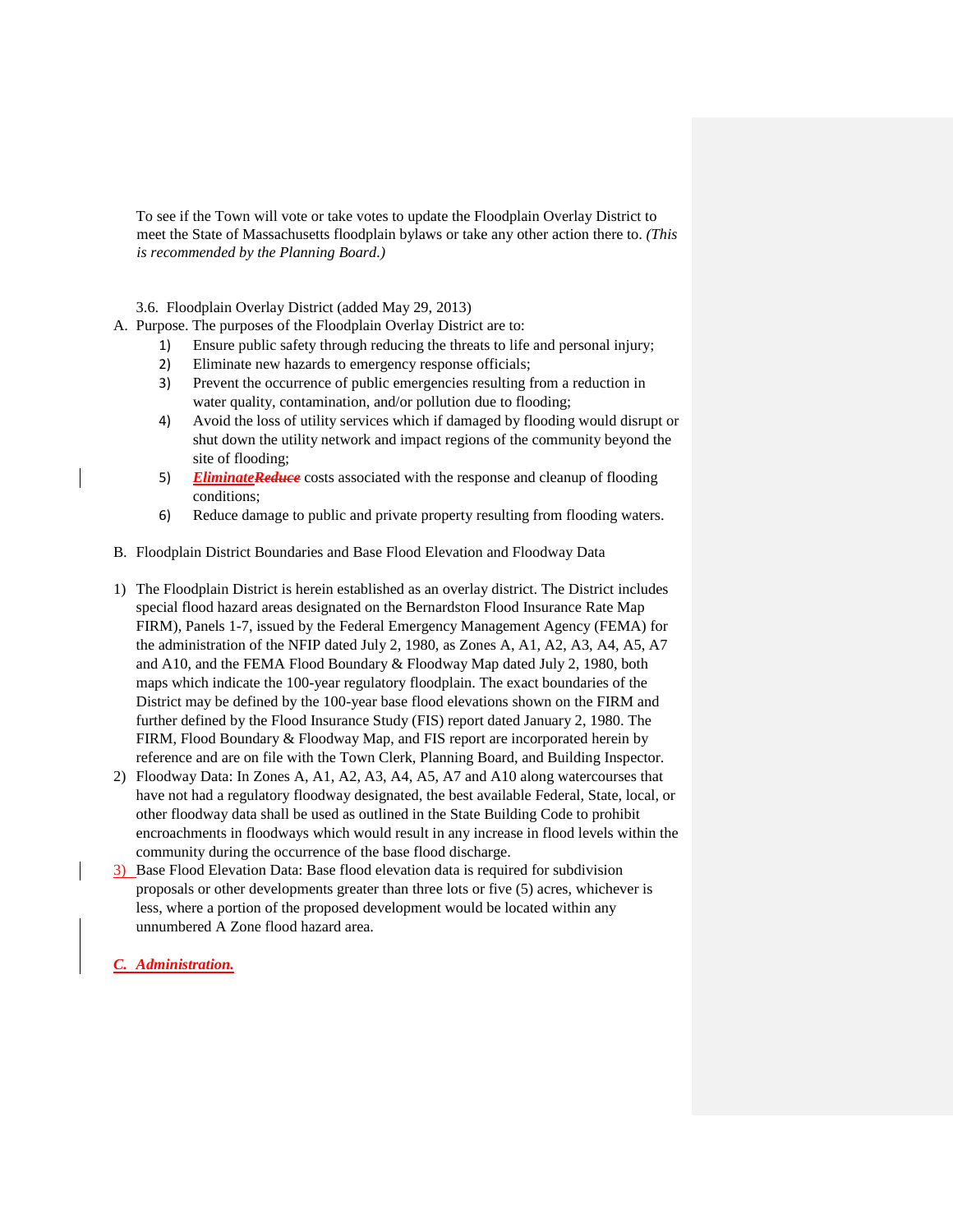- *1) Abrogation and Greater Restriction: The floodplain management regulations found in this Floodplain Overlay District section shall take precedence over any less restrictive conflicting local laws, ordinances or codes.*
- *2) Disclaimer of Liability: The degree of flood protection required by this bylaw is considered reasonable but does not imply total flood protection.*
- **1)3)** *Severability: If any section, provision or portion of this bylaw [ordinance] is deemed to be unconstitutional or invalid by a court, the remainder of the ordinance shall be effective.*

C.D. Definitions

ANIMAL FEEDLOT is any site used regularly for the feeding of ten (10) or more animals for agricultural/commercial purposes.

AREA OF SPECIAL FLOOD HAZARD is the land in the floodplain within a community subject to a one percent or greater chance of flooding in any given year. The area may be designated as Zone A, AO, AH, A1-30, AE, or A99.

BASE FLOOD means the flood having a one percent chance of being equaled or exceeded in any given year (also known as the "one-hundred-year flood").

DEVELOPMENT means any manmade change to improved or unimproved real estate, including but not limited to building or other structures, mining, dredging, filling, grading, paving, excavation or drilling operations *or storage of materials.* 

DISTRICT means floodplain district.

FEDERAL EMERGENCY MANAGEMENT AGENCY (FEMA) administers the National Flood Insurance Program. FEMA provides a nationwide flood hazard area mapping study program for communities as well as regulatory standards for development in the flood hazard areas.

*FLOOD BOUNDARY AND FLOODWAY MAP means an official map of a community issued by FEMA that depicts, based on detailed analyses, the boundaries of the 100-year and 500-year floods and the 100-year floodway. (For maps done in 1987 and later, the floodway designation is included on the FIRM.)* 

*FLOOD HAZARD BOUNDARY MAP (FHBM.) An official map of a community issued by the Federal Insurance Administrator, where the boundaries of the flood and related erosion areas having special hazards have been designated as Zone A or E. [US Code of Federal Regulations, Title 44, Part 59]*

FLOOD INSURANCE RATE MAP (FIRM) means an official map of a community on which FEMA has delineated both the Areas of Special Flood Hazard and the Risk Premium Zones applicable to the community.

FLOODWAY means the channel of a river or other watercourse and the adjacent land areas that must be reserved in order to discharge the base flood without cumulatively increasing the water surface elevation.

*FUNCTIONALLY DEPENDENT USE means a use which cannot perform its intended purpose unless it is located or carried out in close proximity to water. The term includes only docking facilities, port facilities that are necessary for the loading and*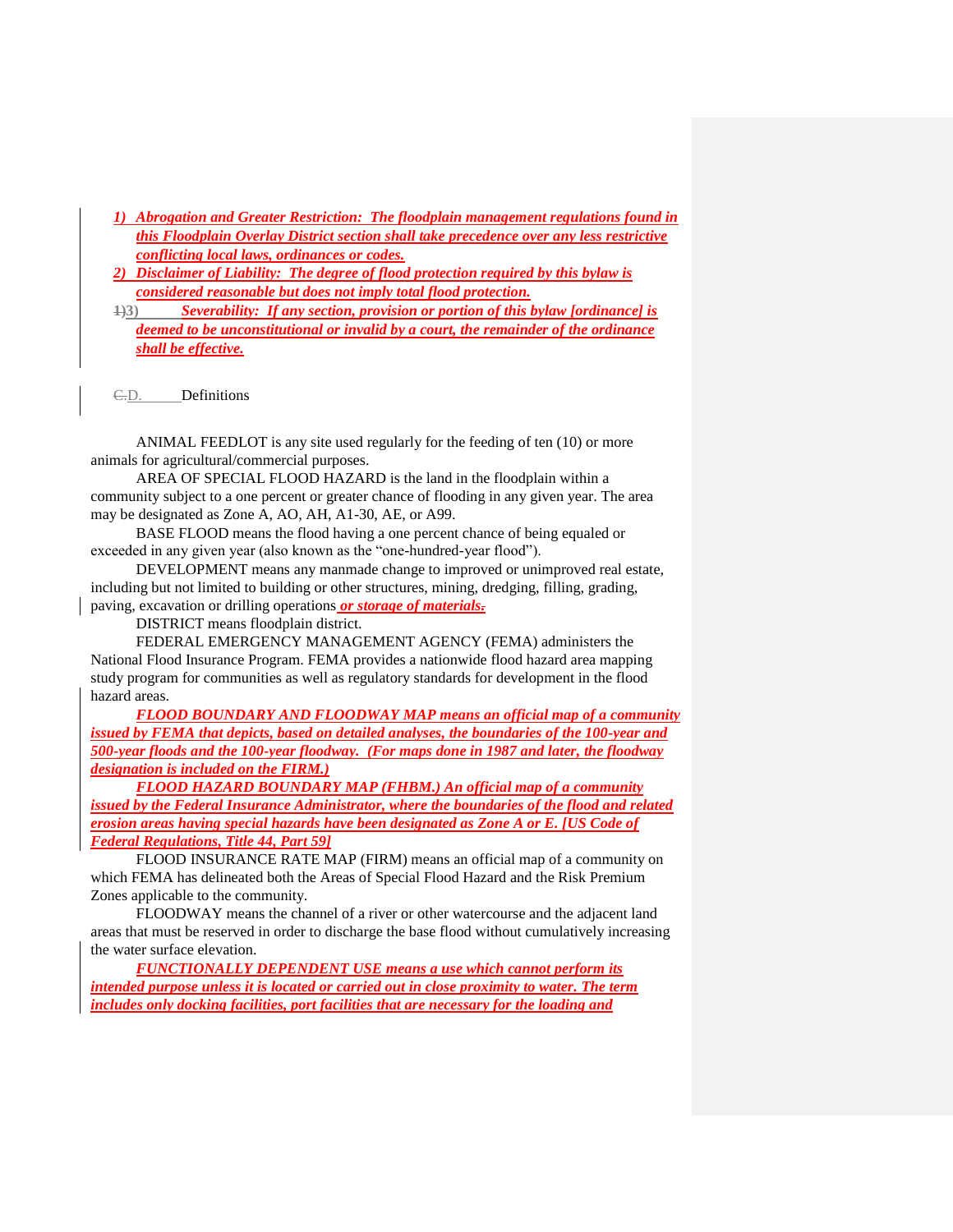*unloading of cargo or passengers, and ship building and ship repair facilities, but does not include long-term storage or related manufacturing facilities. [US Code of Federal Regulations, Title 44, Part 59] Also [Referenced Standard ASCE 24-14]*

HAZARDOUS MATERIALS means any substance or mixture of physical, chemical, or infectious characteristics posing a significant, actual, or potential hazard to water supplies or other hazards to human health if such substance or mixture were discharged to land or water. Hazardous materials include, without limitation: synthetic organic chemicals; petroleum products; heavy metals; radioactive or infectious wastes; acids and alkalis; solvents and thinners in quantities greater than normal household use; and all substances defined as hazardous or toxic under M.G.L. c.21C and 21E and 310 CMR 30.00.

*HIGHEST ADJACENT GRADE means the highest natural elevation of the ground surface prior to construction next to the proposed walls of a structure. [US Code of Federal Regulations, Title 44, Part 59]*

*HISTORIC STRUCTURE means any structure that is:*

*(a) Listed individually in the National Register of Historic Places (a listing maintained by the Department of Interior) or preliminarily determined by the Secretary of the Interior as meeting the requirements for individual listing on the National Register;*

*(b) Certified or preliminarily determined by the Secretary of the Interior as contributing to the historical significance of a registered historic district or a district preliminarily determined by the Secretary to qualify as a registered historic district;*

*(c) Individually listed on a state inventory of historic places in states with historic preservation programs which have been approved by the Secretary of the Interior; or (d) Individually listed on a local inventory of historic places in communities with* 

*historic preservation programs that have been certified either:*

*(1) By an approved state program as determined by the Secretary of the Interior or (2) Directly by the Secretary of the Interior in states without approved programs. [US Code of Federal Regulations, Title 44, Part 59]*

LOWEST FLOOR means the lowest floor of the lowest enclosed area (including basement or cellar). An unfinished or flood resistant enclosure, usable solely for parking of vehicles, building access or storage in an area other than a basement area is not considered a building's lowest floor, provided that such enclosure is not built so as to render the structure in violation of the applicable non-elevation design requirements of National Flood Insurance Program (NFIP) Regulations 60.3.

MANUFACTURED HOME means a structure, transportable in one or more sections, which is built on a permanent chassis and is designed for use with or without a permanent foundation when connected to the required utilities. For floodplain management purposes the term "manufactured home" also includes park trailers, travel trailers, and other similar vehicles placed on a site for longer than 180 consecutive days. For insurance purposes, the term "manufactured home" does not include park trailers, travel trailers, and other similar vehicles.

MANUFACTURED HOME PARK OR SUBDIVISION means a parcel (or contiguous parcels) of land divided into two or more manufactured home lots for rent or sale.

*NEW CONSTRUCTION. Structures for which the start of construction commenced on or after the effective date of the first floodplain management code, regulation, ordinance, or standard adopted by the authority having jurisdiction, including any subsequent improvements*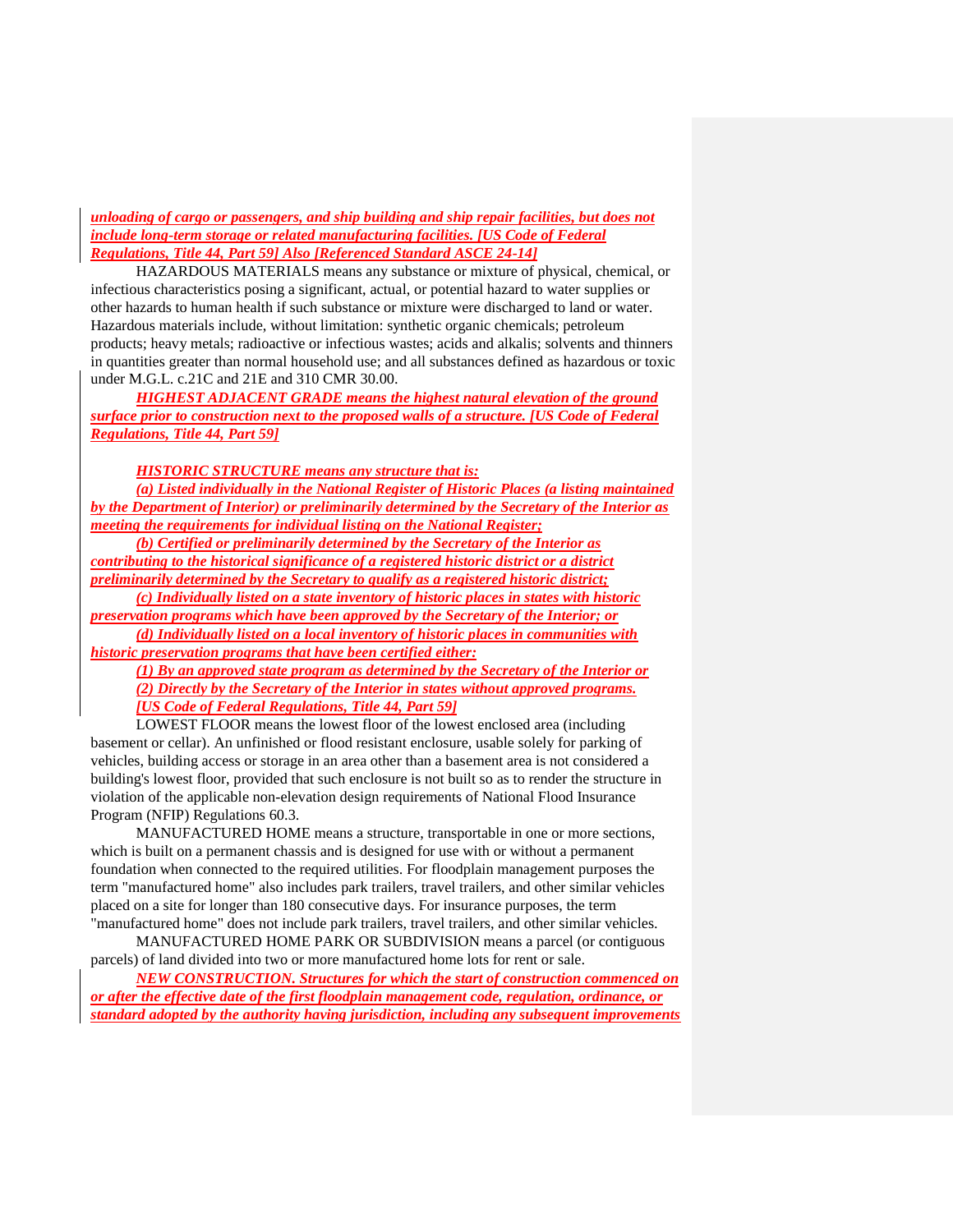*to such structures. New construction includes work determined to be substantial improvement. [Referenced Standard ASCE 24-14***]**NEW CONSTRUCTION means, for floodplain

management purposes, structures for which the "start of construction" commenced on or after the effective date of a floodplain management regulation adopted by a community. For the purpose of determining insurance rates, new construction means structures for which the "start of construction" commenced on or after the effective date of an initial FIRM or after December 31, 1974, whichever is later.

ONE-HUNDRED-YEAR FLOOD - see BASE FLOOD.

*RECREATIONAL VEHICLE means a vehicle which is:*

*(a) Built on a single chassis;*

*(b) 400 square feet or less when measured at the largest horizontal projection;*

*(c) Designed to be self-propelled or permanently towable by a light duty truck; and (d) Designed primarily not for use as a permanent dwelling but as temporary living* 

*quarters for recreational, camping, travel, or seasonal use.*

*[US Code of Federal Regulations, Title 44, Part 59]*

REGULATORY FLOODWAY - see FLOODWAY.

RIVER means a natural flowing body of water that empties to any ocean, lake, or other river and which flows throughout the year.

RIVERINE means relating to or resembling a river, or located beside a river.

SPECIAL FLOOD HAZARD AREA *The land area subject to flood hazards and shown on a Flood Insurance Rate Map or other flood hazard map as Zone A, AE, A1-30, A99, AR, AO, AH, V, VO, VE or V1-30. [Base Code, Chapter 2, Section 202***]**means an area having special flood and/or flood related erosion hazards, and shown on an FHBM or FIRM as Zone A, AO, AH, A1-30, AE, or A99.

*START OF CONSTRUCTION. The date of issuance for new construction and substantial improvements to existing structures, provided the actual start of construction, repair, reconstruction, rehabilitation, addition, placement or other improvement is within 180 days after the date of issuance. The actual start of construction means the first placement of permanent construction of a building (including a manufactured home) on a site, such as the pouring of a slab or footings, installation of pilings or construction of columns. Permanent construction does not include land preparation (such as clearing, excavation, grading or filling), the installation of streets or walkways, excavation for a basement, footings, piers or foundations, the erection of temporary forms or the installation of accessory buildings such as garages or sheds not occupied as dwelling units or not part of the main building. For a substantial improvement, the actual "start of construction" means the first alteration of any wall, ceiling, floor or other structural part of a building, whether or not that alteration affects the external dimensions of the building. [Base Code, Chapter 2, Section 202***]**

*STRUCTURE means, for floodplain management purposes, a walled and roofed building, including a gas or liquid storage tank, that is principally above ground, as well as a manufactured home. [US Code of Federal Regulations, Title 44, Part 59]* means, for floodplain management purposes, a walled and roofed building, including a gas or liquid storage tank, that is principally above ground, as well as a manufactured home. Structure, for insurance coverage purposes, means a walled and roofed building, other than a gas or liquid storage tank, that is principally above ground and affixed to a permanent site, as well as a manufactured home on foundation. For the latter purpose, the term includes a building in the course of construction,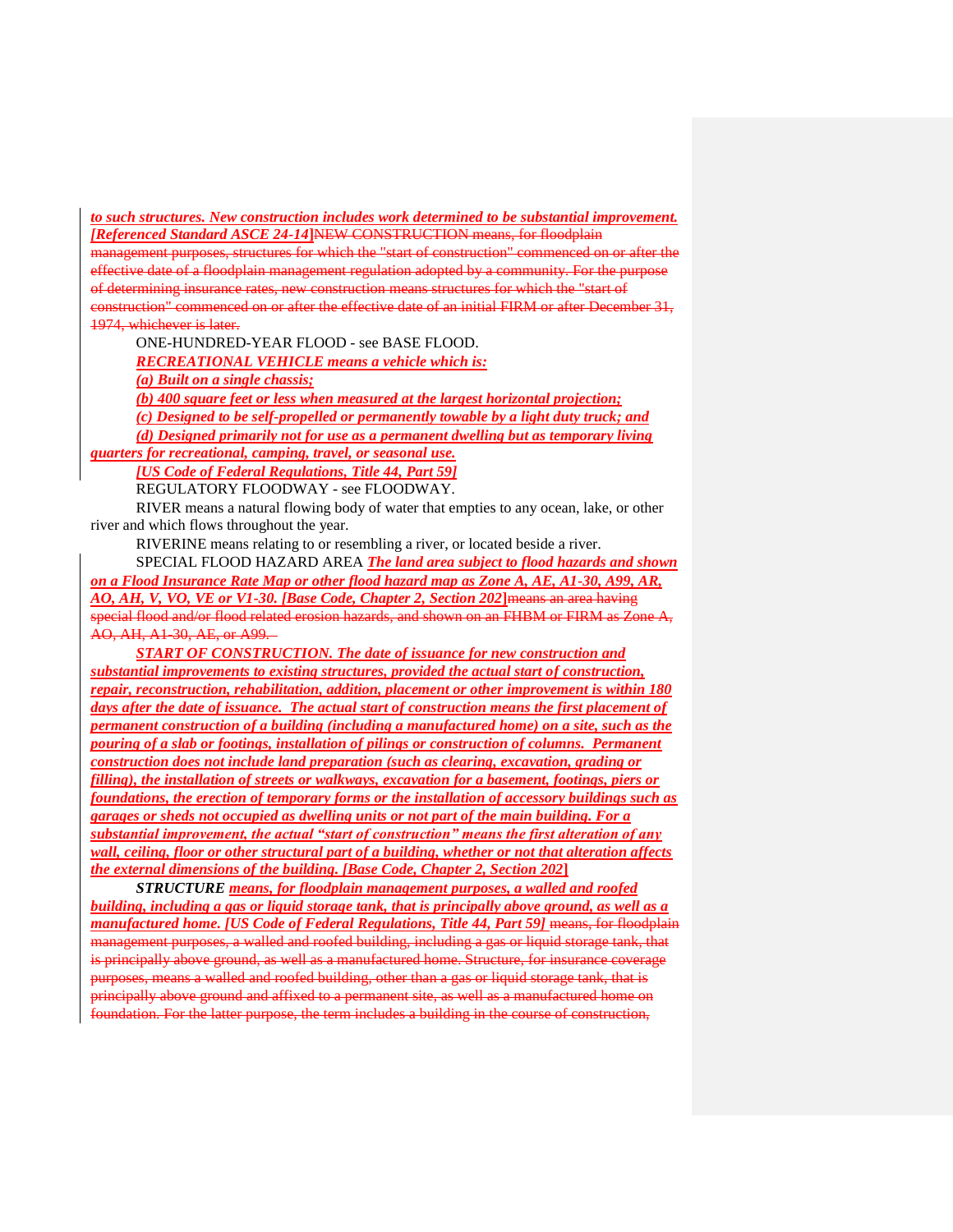does not include building materials or supplies intended for use in such materials or supplies building on the premises.

SUBSTANTIAL DAMAGE means damage of any origin sustained by a structure whereby the cost of restoring the structure to its before-damaged condition would equal or exceed 50 percent of the market value of the structure before the damage occurred.

SUBSTANTIAL IMPROVEMENT means any repair, reconstruction, or improvement of a structure, the cost of which equals or exceeds 50 percent of the market value of the structure either (a) before the improvement or repair is started, or (b) if the structure has been damaged and is being restored, before the damage occurred. For the purposes of this definition, "Substantial Improvement" is considered to occur when the first alteration of any wall, ceiling, floor, or other structural part of the building commences, whether or not that alteration affects the external dimensions of the structure.

*SUBSTANTIAL REPAIR OF A FOUNDATION. When work to repair or replace a foundation results in the repair or replacement of a portion of the foundation with a perimeter along the base of the foundation that equals or exceeds 50% of the perimeter of the base of the foundation measured in linear feet, or repair or replacement of 50% of the piles, columns or piers of a pile, column or pier supported foundation, the building official shall determine it to be substantial repair of a foundation. Applications determined by the building official to constitute substantial repair of a foundation shall require all existing portions of the entire building or structure to meet the requirements of 780 CMR. [As amended by MA in 9th Edition BC]*

*VARIANCE means a grant of relief by a community from the terms of a flood plain management regulation. [US Code of Federal Regulations, Title 44, Part 59]*

*VIOLATION means the failure of a structure or other development to be fully compliant with the community's flood plain management regulations. A structure or other development without the elevation certificate, other certifications, or other evidence of compliance required in §60.3(b)(5), (c)(4), (c)(10), (d)(3), (e)(2), (e)(4), or (e)(5) is presumed to be in violation until such time as that documentation is provided. [US Code of Federal Regulations, Title 44, Part 59]*

*ZONE A means an area of special flood hazard without water surface elevations determined*

*ZONE A1-30 and ZONE AE means area of special flood hazard with water surface elevations determined*

*ZONE AH means areas of special flood hazards having shallow water depths and/or unpredictable flow paths between (1) and (3) feet, and with water surface elevations determined*

*ZONE AO means area of special flood hazards having shallow water depths and/or unpredictable flow paths between (1) and (3) ft. (Velocity flow may be evident; such flooding is characterized by ponding or sheet flow.)*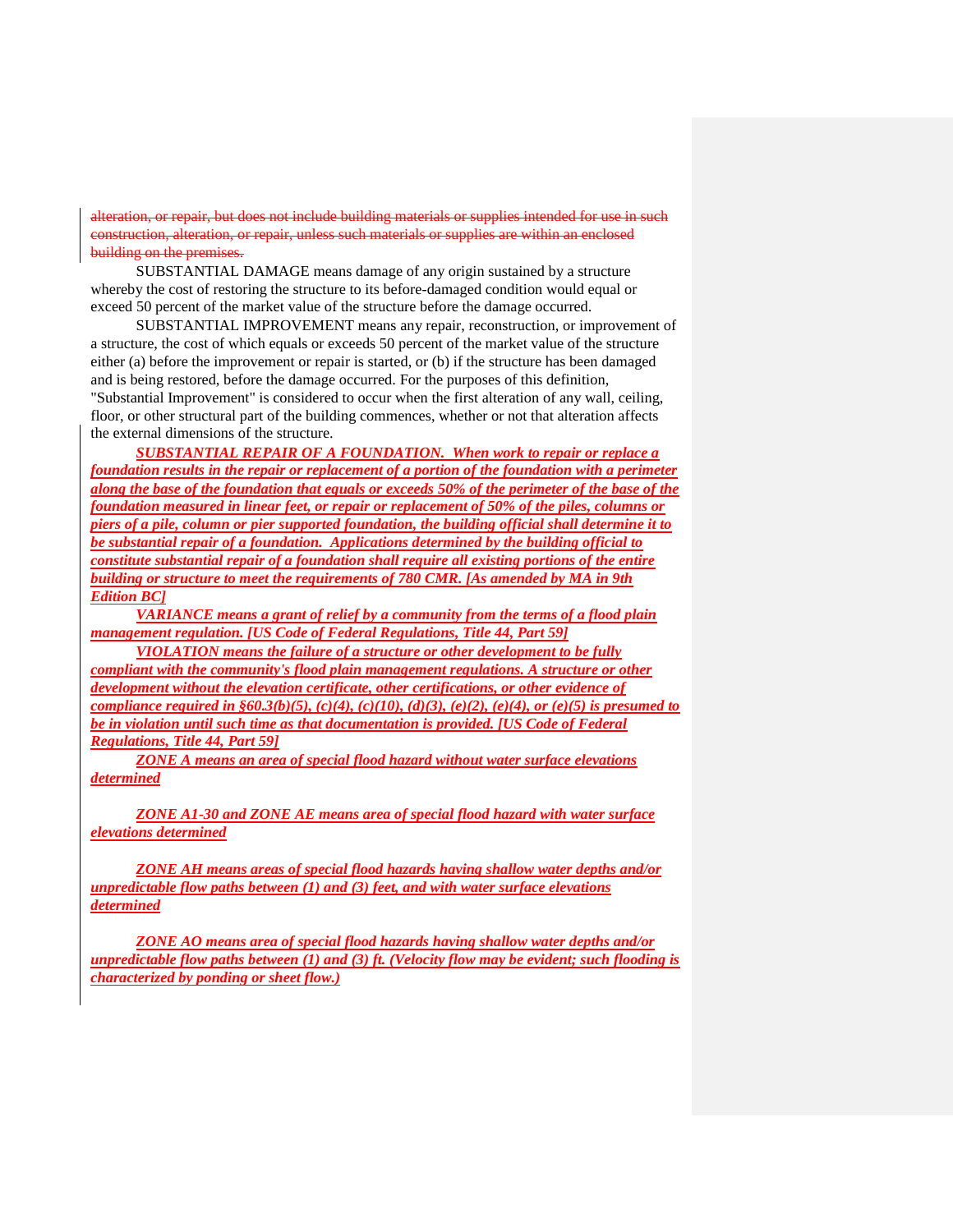*ZONE A99 means area of special flood hazard where enough progress has been made on a protective system, such as dikes, dams, and levees, to consider it complete for insurance rating purposes. (Flood elevations may not be determined.)*

*ZONES B, C, AND X means areas of minimal or moderate flood hazards or areas of future-conditions flood hazard. (Zone X replaces Zones B and C on new and revised maps.)*

*ZONE V means area of special flood hazards without water surface elevations determined, and with velocity, that is inundated by tidal floods (coastal high hazard area)*

*ZONE V1-30 and ZONE VE (for new and revised maps) means area of special flood hazards, with water surface elevations determined and with velocity, that is inundated by tidal floods (coastal high hazard area)*ZONE A means the 100-year floodplain area where the base flood elevation (BFE) has not been determined. To determine the BFE, use the best available federal, state, local, or other data as outlined in the State Building Code.

ZONE A1-A10 means the 100-year floodplain area where the base flood elevation (BFE) has been determined.

ZONE B AND C are areas identified in the community Flood Insurance Study as areas of moderate or minimal flood hazard. Zone X replaces Zones B and C on new and revised maps.

**D.E.** *The Town of Bernardston hereby designates the position of Franklin County Regional Building Inspector to be the official floodplain administrator for the Town.*

# *E.F.* NOTIFICATION OF WATERCOURSE ALTERATION *AND NEW TECHNICAL DATA*

In a riverine situation, the Bernardston Conservation Commission or Building Inspector shall notify the following of any alteration or relocation of a watercourse: Adjacent Communities Bordering States NFIP State Coordinator Massachusetts Department of Conservation and Recreation 251 Causeway Street, Suite 600-700 Boston, MA 02114-2104

NFIP Program Specialist Federal Emergency Management Agency, Region I 99 High Street, 6th Floor Boston, MA 02110

*If the Town acquires data that changes the base flood elevation in the FEMA mapped Special Flood Hazard Areas, the Town/City will, within 6 months, notify FEMA of these changes by submitting the technical or scientific data that supports the change(s.) Notification shall be submitted to: FEMA Region I Risk Analysis Branch Chief 99 High St., 6th floor, Boston, MA 02110*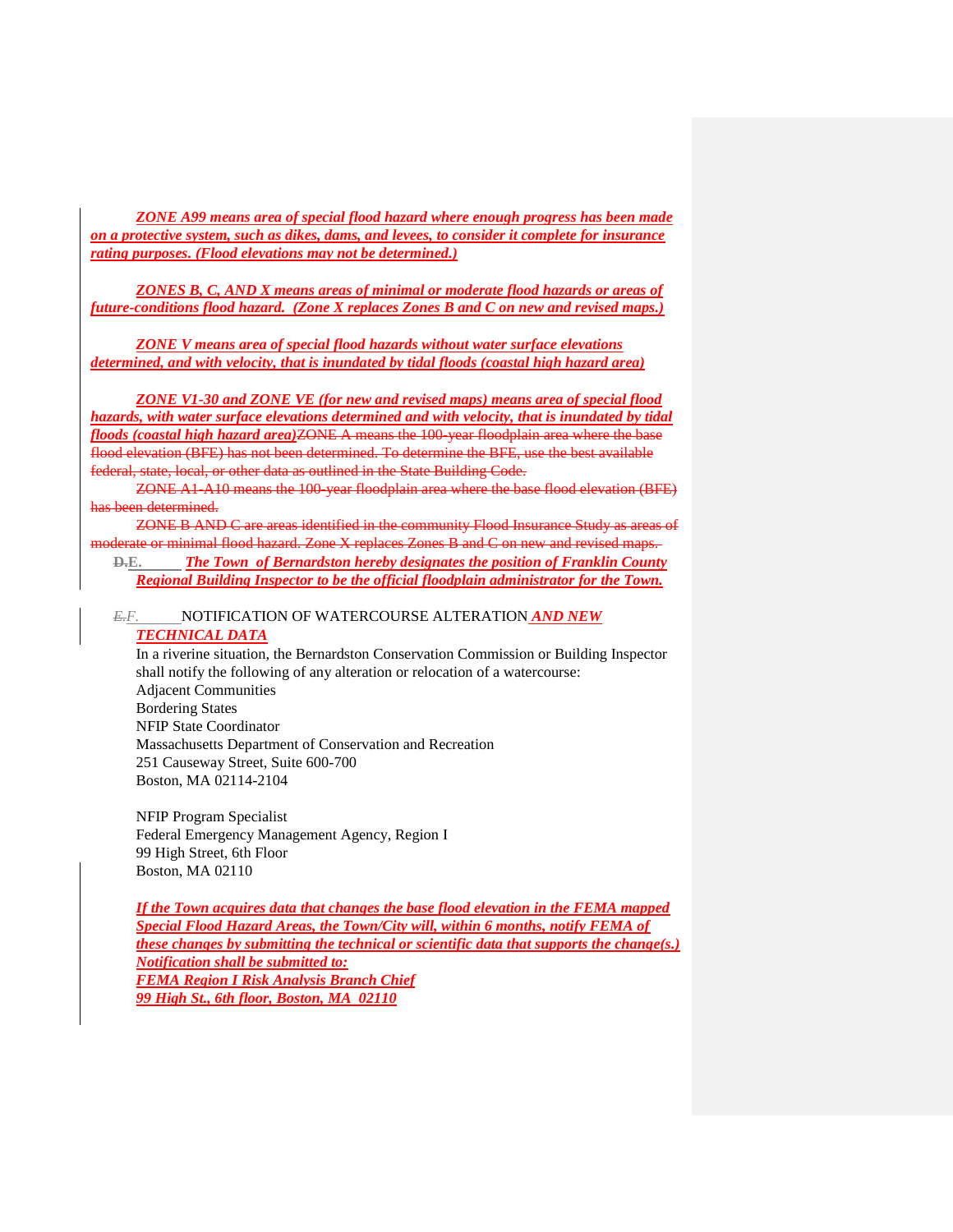*And copy of notification to:*

## *Massachusetts NFIP State Coordinator MA Dept. of Conservation & Recreation, 251 Causeway Street, Boston, MA 02114*

*G. Variances to Building Code Floodplain Standards*

*The Town will request from the State Building Code Appeals Board a written and/or audible copy of the portion of the hearing related to the variance, and will maintain this record in the community's files.* 

*The Town shall also issue a letter to the property owner regarding potential impacts to the annual premiums for the flood insurance policy covering that property, in writing over the signature of a community official that (i) the issuance of a variance to construct a structure below the base flood level will result in increased premium rates for flood insurance up to amounts as high as \$25 for \$100 of insurance coverage and (ii) such construction below the base flood level increases risks to life and property. Such notification shall be maintained with the record of all variance actions for the referenced development in the floodplain overlay district.*

F.H. Use Regulations

1) Reference to Existing Regulations.

All development in the Floodplain District, including structural and non-structural activities, whether permitted by right or by special permit, must be in compliance with Chapter 131, Section 40 of the Massachusetts General Laws (the Wetlands Protection Act) and with the following:

▪ Sections of the Massachusetts State Building Code (780 CMR) which address floodplain hazard areas;

▪ Wetlands Protection Regulations, Department of Environmental Protection (DEP) (currently 310 CMR 10.00);

▪ Inland Wetlands Restriction, DEP (currently 310 CMR 13.00); and

▪ Minimum Requirements for the Subsurface Disposal of Sanitary Sewage, DEP (currently 310 CMR 15, Title 5).

*A variance from these floodplain bylaws must meet the requirements set out by State law, and may only be granted if: 1) Good and sufficient cause and exceptional nonfinancial hardship exist; 2) the variance will not result in additional threats to public safety, extraordinary public expense, or fraud or victimization of the public; and 3) the variance is the minimum action necessary to afford relief*.Any variances from the provisions and requirements of the above referenced state regulations may only be granted in accordance with the required variance procedures of these state regulations.

*2) Permits are required for all proposed development in the Floodplain Overlay District. The Town of Bernardston requires a permit for all proposed construction or other development in the floodplain overlay district, including new construction or changes to existing buildings, placement of manufactured homes, placement of agricultural facilities, fences, sheds, storage facilities or drilling, mining, paving and any other*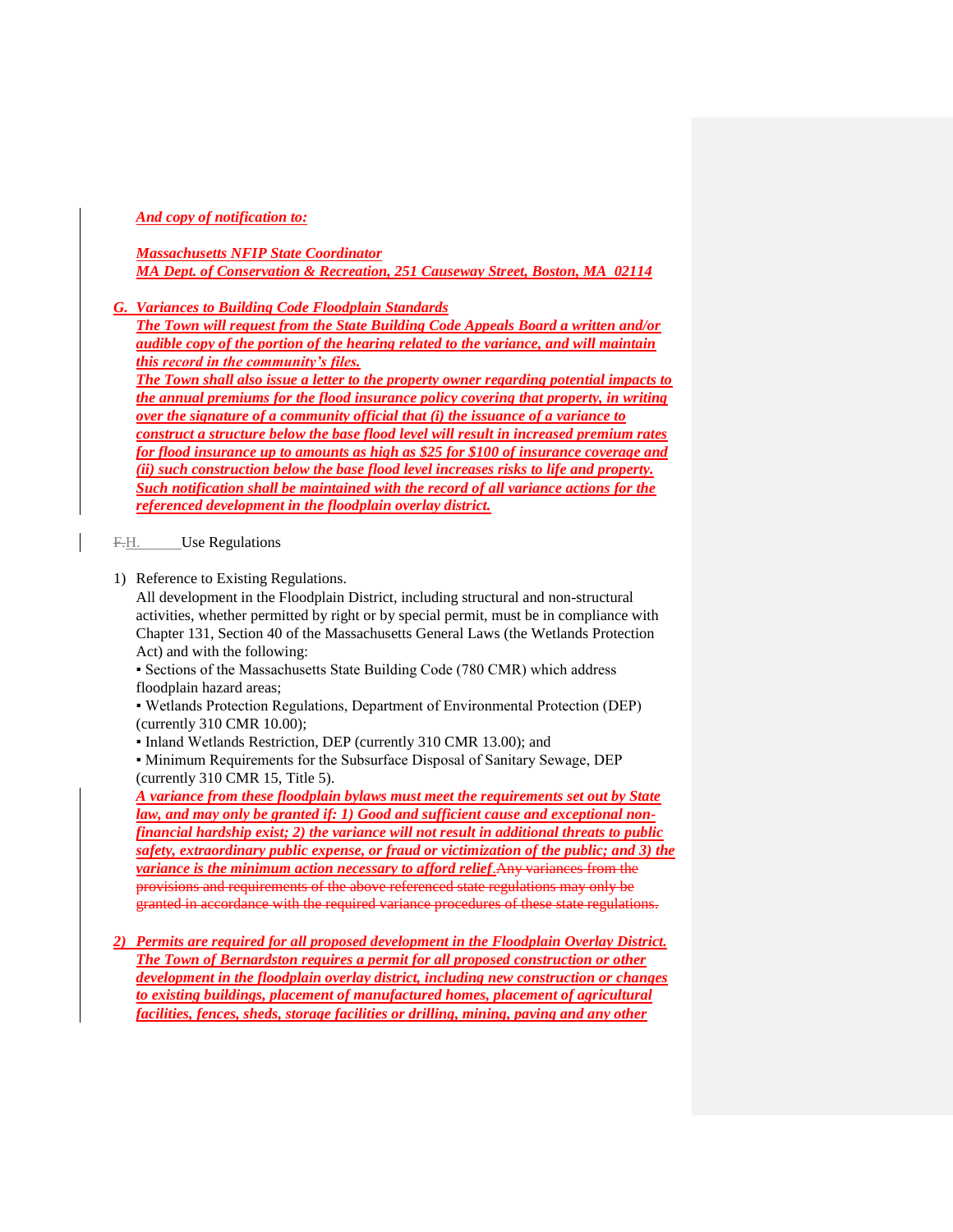*development that might increase flooding or adversely impact flood risks to other properties.*

*3) Assure That All Necessary Permits Are Obtained.*

*Bernardston's permit review process includes the use of a checklist of all local, state and federal permits that will be necessary in order to carry out the proposed development in the floodplain overlay district. The proponent must acquire all necessary permits, and must submit the completed checklist demonstrating that all necessary permits have been acquired.*

#### *4) Subdivision Proposals.*

*All subdivision proposals and development proposals in the floodplain overlay district shall be reviewed to assure that: a. Such proposals minimize flood damage. b. Public utilities and facilities are located & constructed so as to minimize flood damage. c. Adequate drainage is provided.*

2)5) Permitted Uses.

The following uses with low flood damage potential and causing no obstructions to flood flows are allowed provided they are permitted in the underlying district and they do not require structures, fill, or storage of materials or equipment:

- a. Agricultural uses such as farming, grazing, truck farming, horticulture, aquaculture, etc.
- b. Forestry and nursery uses.
- c. Outdoor recreational uses not requiring structures, including fishing, boating, soccer fields, etc.
- d. Conservation of water, plants, wildlife.
- e. Wildlife management areas, foot, bicycle, and/or horse paths.
- f. Temporary non-residential structures used in connection with fishing, growing, harvesting, storage, or sale of crops raised on the premises.
- g. Buildings lawfully existing prior to the adoption of these provisions.

#### 3)6) Prohibited Uses

- a. No altering, dumping, filling, or removal of riverine materials or dredging is permitted. Maintenance of the floodway may be done under requirements of M.G.L. Ch. 131, Sec. 40, and any other applicable laws, by-laws, and regulations, and must be done using best management practices.
- b. No new impoundments, dams, or other water obstructions may be constructed within the district.
- c. Commercial or industrial uses are prohibited in the district.
- d. Manufactured homes placed on a site for longer than 180 consecutive days and manufactured home parks or subdivisions are prohibited in the district.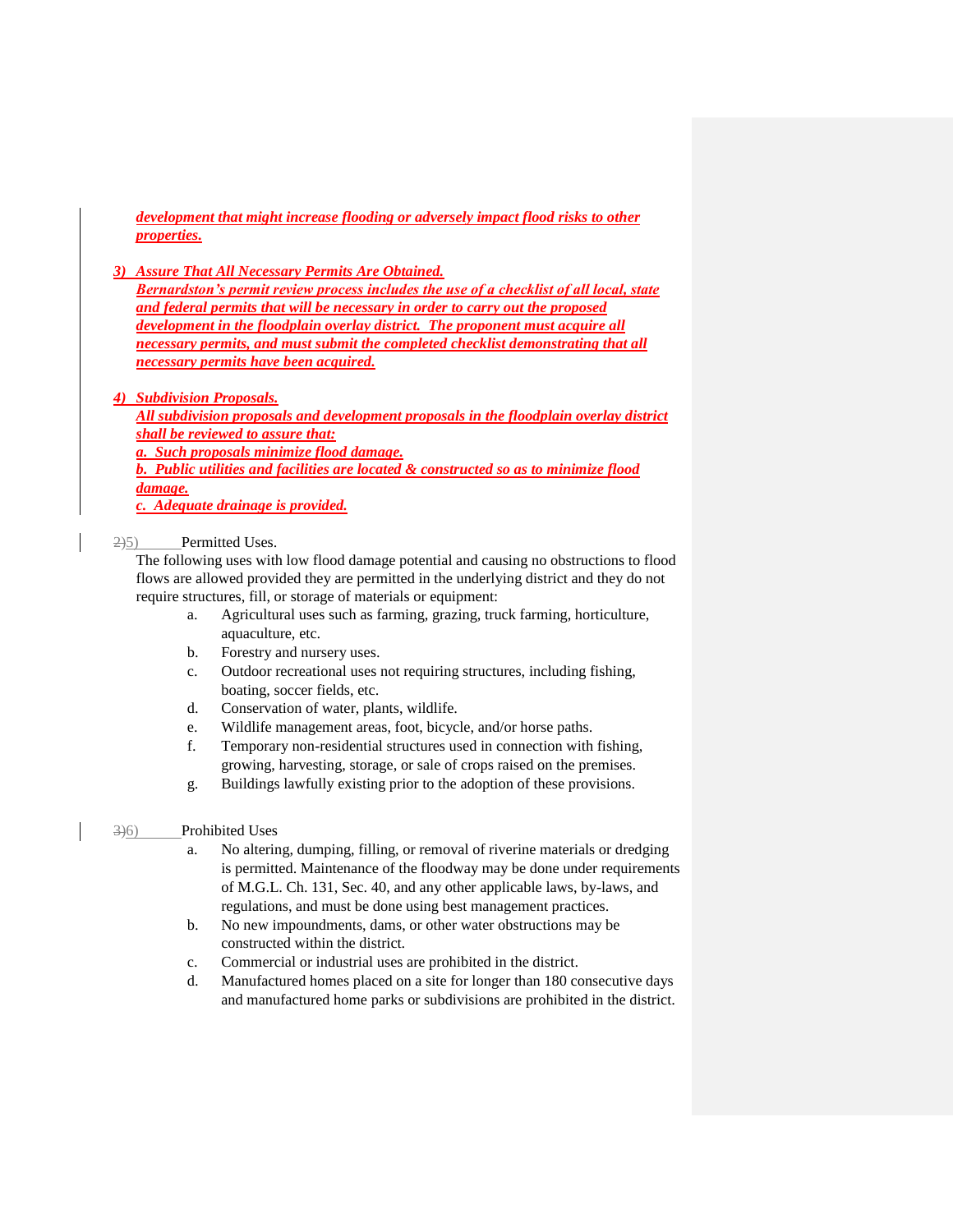- e. Storage of vehicles or equipment within the floodway is prohibited. The Zoning Board of Appeals may consider whether a variance from this prohibition is warranted, where a hardship exists due to lot size or configuration.
- f. Dumping of trash, garbage or other materials in the floodway is prohibited.
- g. Construction of any kind on slopes of greater than 25% within the district is prohibited.
- h. Storage or processing of hazardous materials is prohibited.
- i. All other uses not specifically permitted (or allowed by site plan approval or Special Permit) within the floodplain district are prohibited.

### 4)7) Restricted Uses

- a. No cutting of forest or vegetation shall occur within fifty (50) feet of the floodway. In the area between fifty (50) and one hundred (100) feet from the floodway, no more than 50% of existing forest shall be cut. Exempted from the requirements in this section are: the cutting or management of state-listed invasive species; removal of woody or flood debris; or restoration activities permitted by the Conservation Commission.
- b. Fenced animal grazing areas must be located at least fifty (50) feet from the floodway, with a naturally vegetated fifty-foot (50-foot) buffer strip to reduce runoff, and a fence to prevent animals from encroaching on the buffer strip.
- *c. Within Zones AO and AH on the FIRM, adequate drainage paths must be provided around structures on slopes, to guide floodwaters around and away from proposed structures.*
- **b.d.** *In A1-30, AH, AE Zones, V1-30, VE, and V Zones, all recreational vehicles to be placed on a site must be elevated and anchored in accordance with the zone's regulations for foundation and elevation requirements or be on the site for less than 180 consecutive days or be fully licensed and highway ready.*

**Formatted:** Indent: Left: 1.06", Hanging: 0.38", Space After: 0 pt

**Formatted:** Indent: Left: 1.06", Hanging: 0.38"

- 5)8) Uses Allowed by Special Permit
	- a. No structure or building in the Floodplain District shall be erected, constructed, substantially improved, reconstructed, or otherwise created or moved; no earth or other materials dumped, filled, excavated, or transferred, unless a Special Permit is granted by the Planning Board.
	- b. The following uses may be allowed by Special Permit in accordance with the Special Permit regulations of this Zoning Bylaw, Section 5300, and all requirements of Section 3500:
		- i. Single family residences or residential subdivisions.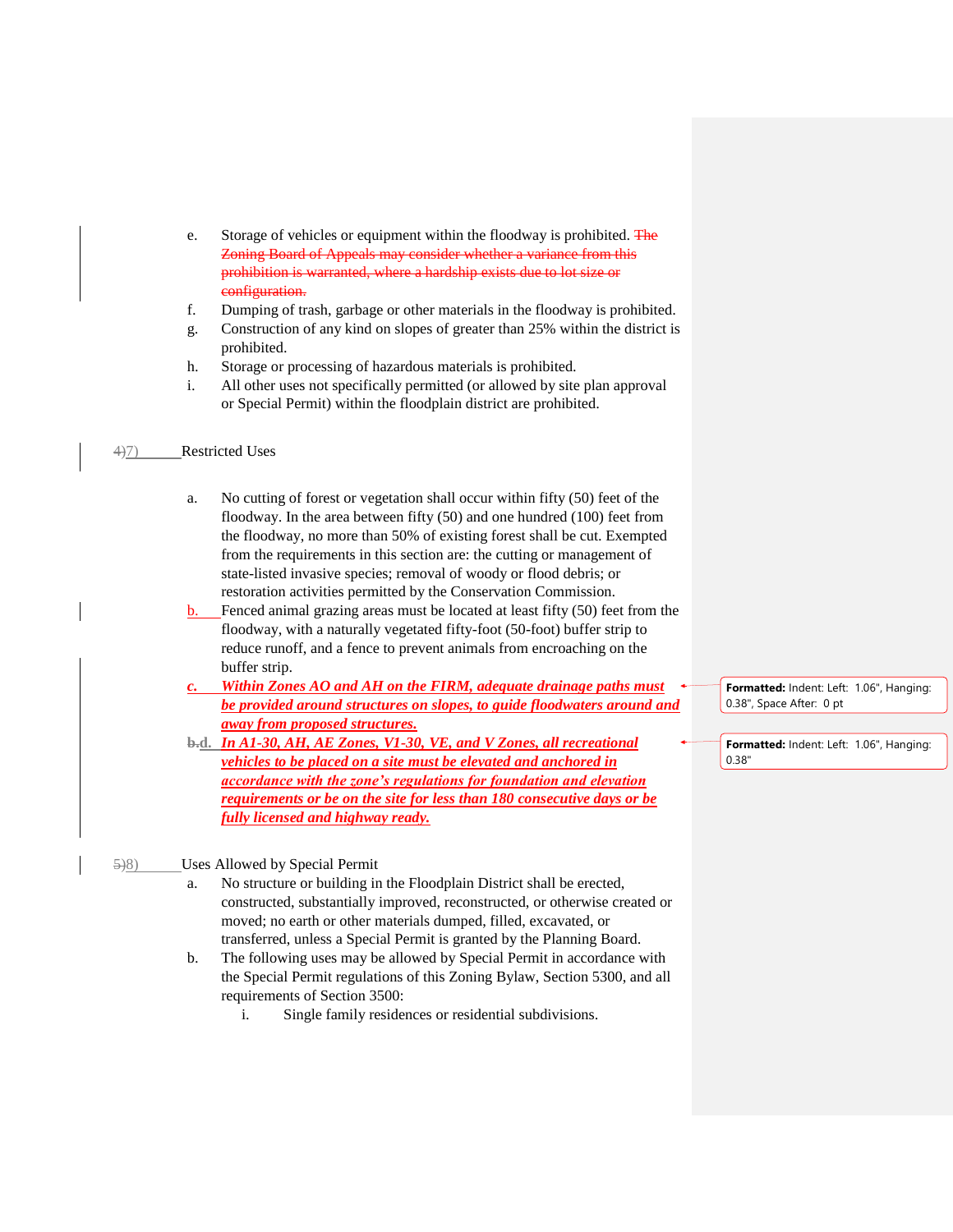- ii. Residential accessory uses including garages, driveways, private roads, utility rights-of-way and on-site waste-water disposal systems.
- iii. Manufactured homes for not more than 180 consecutive days between May 1 and October 31 of each year.

6)9) Special Permit Procedures

- a. The following Special Permit requirements apply in the Floodplain District:
	- i. Within Zone A, where base flood elevation is not provided on the FIRM, the applicant shall obtain any existing base flood elevation data as outlined in the State Building Code,
	- ii. No encroachments (including fill, new construction, substantial improvements to existing structures, or other development) shall be allowed unless it is demonstrated by the applicant that the proposed development, as a result of compensating actions, will not result in any increase in flood levels during the occurrence of a 100-year flood in accordance with the Federal Emergency Management Agency's regulation for the National Flood Insurance Program.
	- iii. Construction on slopes of 10-25% within the floodplain district shall require the preparation and submittal of an erosion and sedimentation control plan describing best management practices which will be employed to prevent constructionrelated impacts to water quality.
	- iv. Utilities and facilities shall be so located and constructed in order to minimize or eliminate flood damage.
	- v. Adequate methods shall be provided for the periodic disposal of sewage, refuse and other wastes resulting from the uses permitted on the site.
	- vi. The proposed use shall comply in all respects to the provisions of the underlying district in which the land is located.
	- vii. The Board may specify such additional requirements and conditions as it finds necessary to protect the health, safety and welfare of the public and the occupants of the proposed use.
	- viii. There shall be established a "routing procedure" such that within 10 days of the receipt of the application, the Town Clerk will transmit one copy of the development plan to the Planning Board, Conservation Commission, Board of Health, Zoning Board of Appeals, and Building Inspector. The reviewing parties should forward recommendations to the Planning Board within thirty-five (35) from the date of transmission of the application from the Town Clerk to the reviewing parties.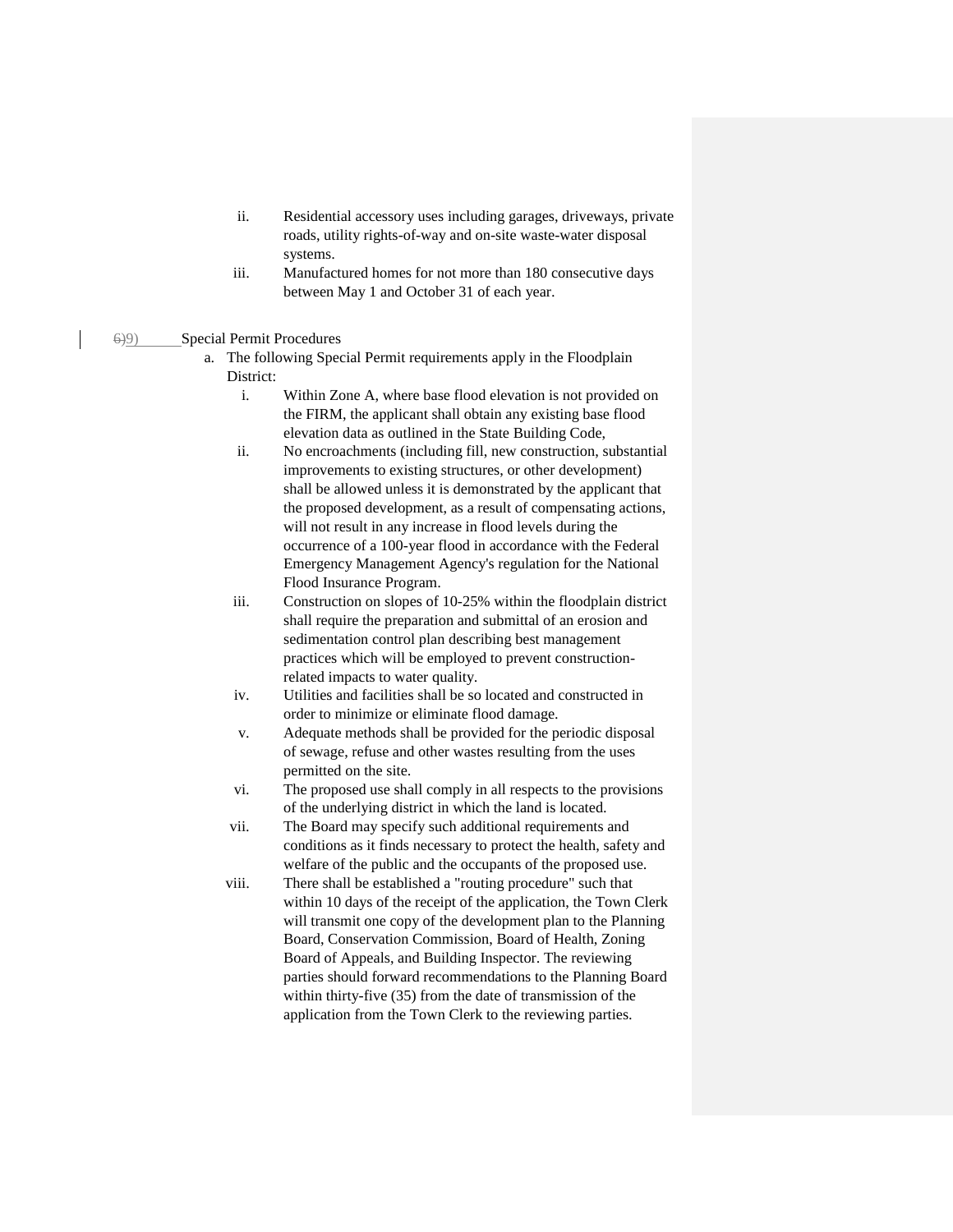- ix. Existing and proposed contour intervals of the site and elevations of existing and proposed structures must be included on plan proposal. To the maximum extent feasible, structures shall be located outside of the Floodplain District.
- x. All plans submitted for development in the Floodplain District must be prepared by a registered professional engineer, registered architect, registered landscape architect, or registered land surveyor.
- b. In addition to complying with the provisions of Section 5300 Special Permits of the Bernardston Zoning Bylaws, in order to issue a Special Permit, the Planning Board shall find that the proposed use and any associated public utilities or facilities in the Floodplain District must:
	- i. Not create flood hazards which are detrimental to the public health, safety and welfare and will minimize flood damage.
	- ii. Comply in all respects to the provisions of the underlying District within which the land is located.
	- iii. Comply with all applicable State and Federal laws, including the Massachusetts Wetlands Protection Act (M.G.L. Ch. 131, Sec. 40).
	- iv. Be situated in a portion of the site that will most likely conserve wetland vegetation.
	- v. Be integrated into the existing landscape through features such as vegetative buffers.
	- vi. Be located outside of the Floodplain District to the maximum extent feasible.
	- vii. Not result in erosion or sedimentation.
	- viii. Not result in water pollution.
	- ix. Not result in drainage onto abutting properties and must provide adequate drainage on-site to reduce exposure to flood hazards.

# 7)10) Enforcement and Penalties

a. Violations

Any development activity that has commenced or is conducted contrary to this bylaw may be restrained by injunction or otherwise abated in a manner provided by law.

- b. Notice of Violation
- c. When the Building Inspector determines that an activity is not being carried out in accordance with the requirements of this bylaw, he/she shall issue a written notice of violation to the owner of the property. The notice of violation shall contain:
	- i. the name and address of the owner applicant;